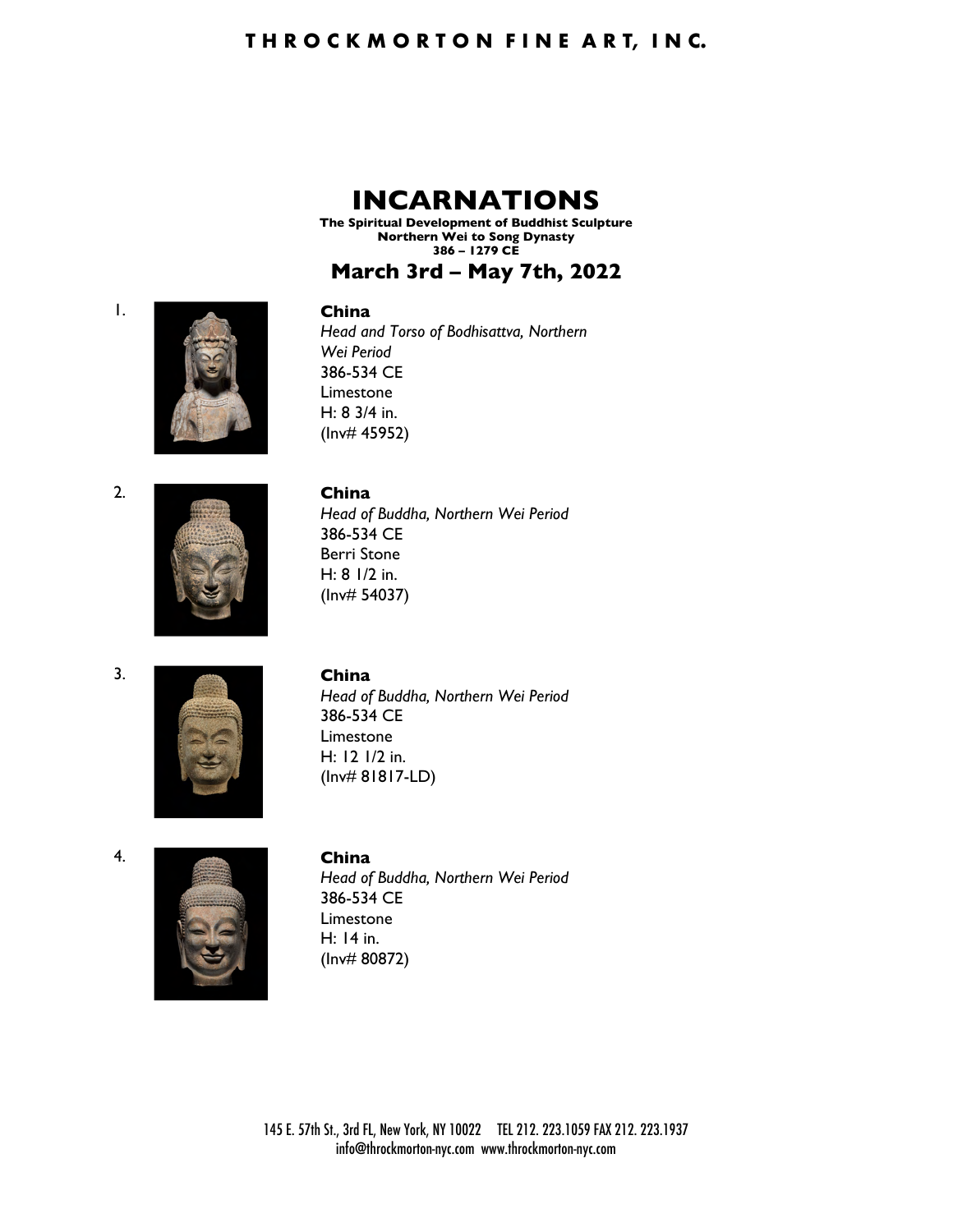6.



5. **China** *Head of Bodhisattva, Northern Qi Period* 550-577 CE Limestone H: 10 1/2 in. (Inv# 45593 )



6. **China** *Head of Buddha, Northern Qi Period* 550-577 CE Limestone H: 11 1/2 in. (Inv# 53363)

7.



7. **China** *Head of Buddha, Northern Qi Period* 550-577 CE Marble H: 12 in.

8.



#### 8. **China**

(Inv# 65736)

*Head of Buddha, Northern Qi Period* 550-577 CE Marble with Gilt H: 11 in. (Inv# 66527)





#### 9. **China**

*Head of Bodhisattva, Northern Qi Period* 550-577 CE Marble H: 12 in. (Inv# 61903)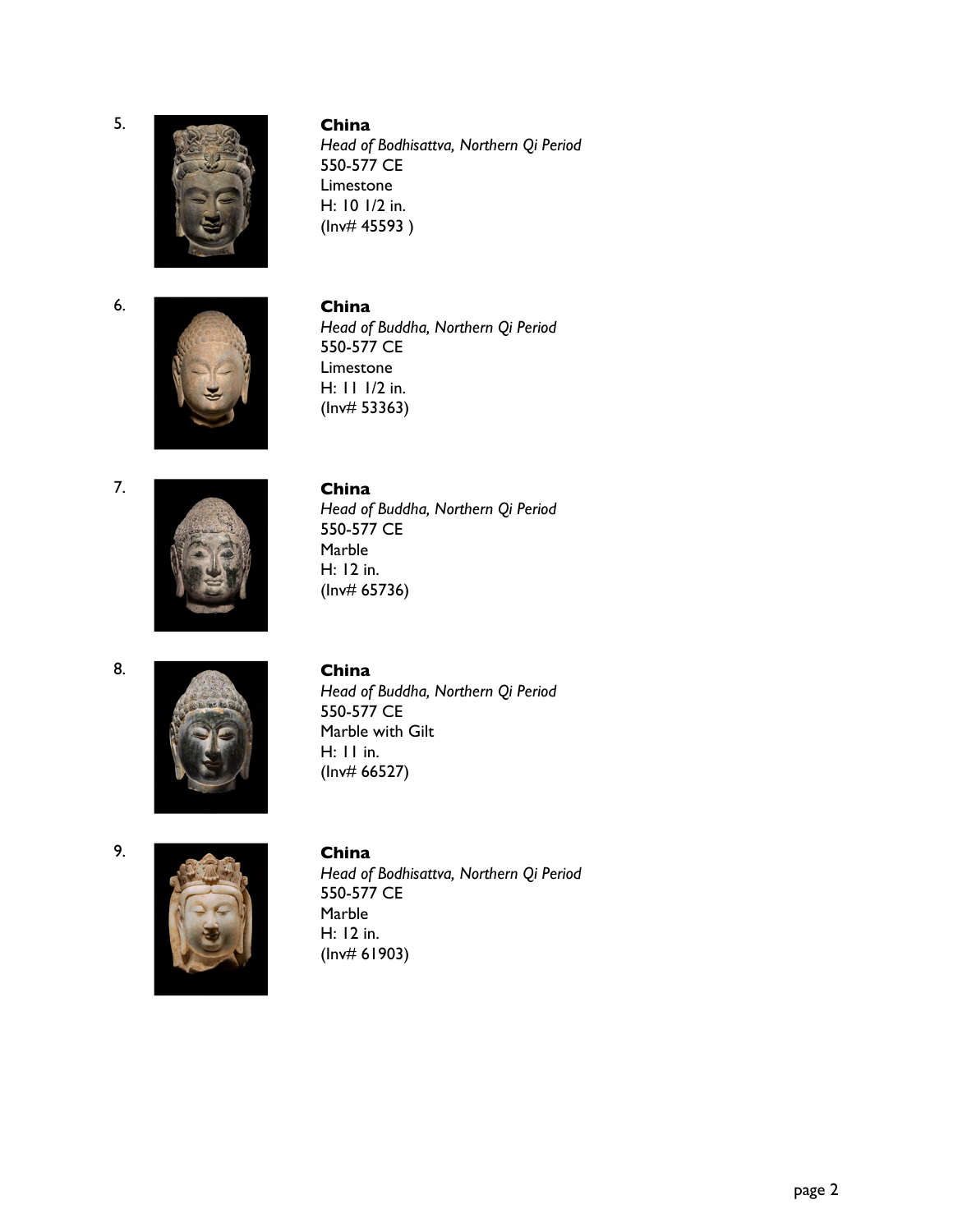.......



#### 10. **China**

*Head of Bodhisattva, Northern Qi Period* 550-577 CE Marble with Polychrome H: 15 1/2 in. (Inv# 66528)



## 11. **China** *Head of Bodhisattva, Northern Qi Period* 550-577 CE Marble with Polychrome H: 16 3/4 in. (Inv# 66529)





#### 12. **China**

*Head of Bodhisattva, Northern Qi Period* 550-577 CE Marble with Polychrome H: 5 1/2 in. (Inv# 66790)



#### 13. **China**

*Head of Bodhisattva, Northern Qi Period* 550-577 CE Marble with Polychrome H: 8 1/4 in. (Inv# 71809)





#### 14. **China**

*Head of Bodhisattva, Northern Qi Period* 550-577 CE Marble with Polychrome H: 14 in. (Inv# 73140)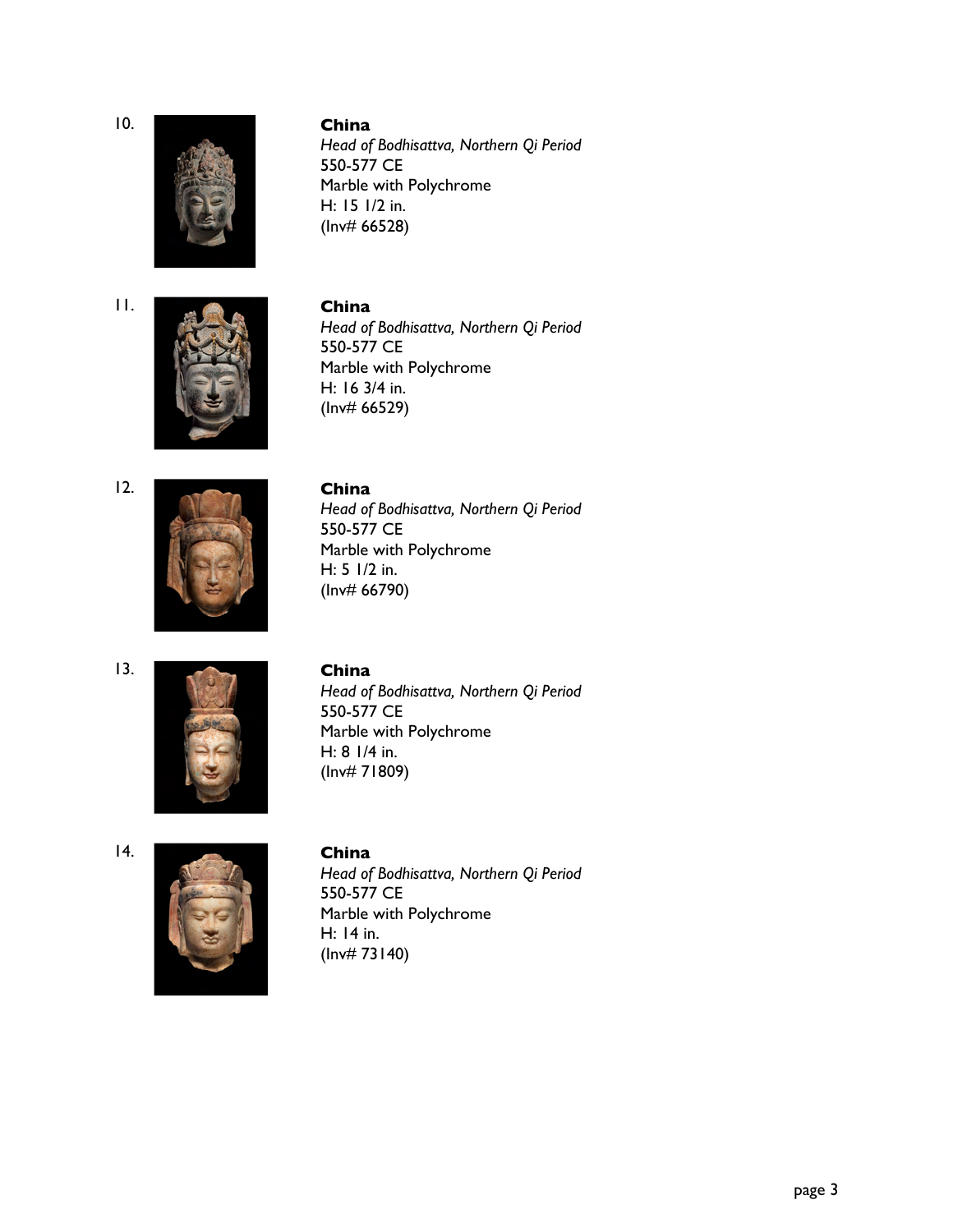.......



15. **China**

*Buddha Head, Northern Qi Period* 550-577 CE Limestone with Polychrome H: 11 in. (Inv# 77478)

.......



16. **China** *Head of Buddha, Northern Qi Period* 550-577 CE Limestone with Polychrome H: 11 in. (Inv# 81815)





#### 17. **China**

*Head of Buddha, Northern Qi Period* 550-577 CE Limestone H: 9 1/2 in. (Inv# 81870)

.......



## 18. **China**

*Head of Bodhisattva, Northern Qi Period* 550-577 CE Limestone with Polychrome H: 14 3/4 in. (Inv# 84482)

## .......



19. **China** *Head and Torso of Bodhisattva, Northern Qi / Northern Zhou Period* 550-581 CE Limestone with Gilt H: 24 1/2 in. Cat#17 (Inv# 63663)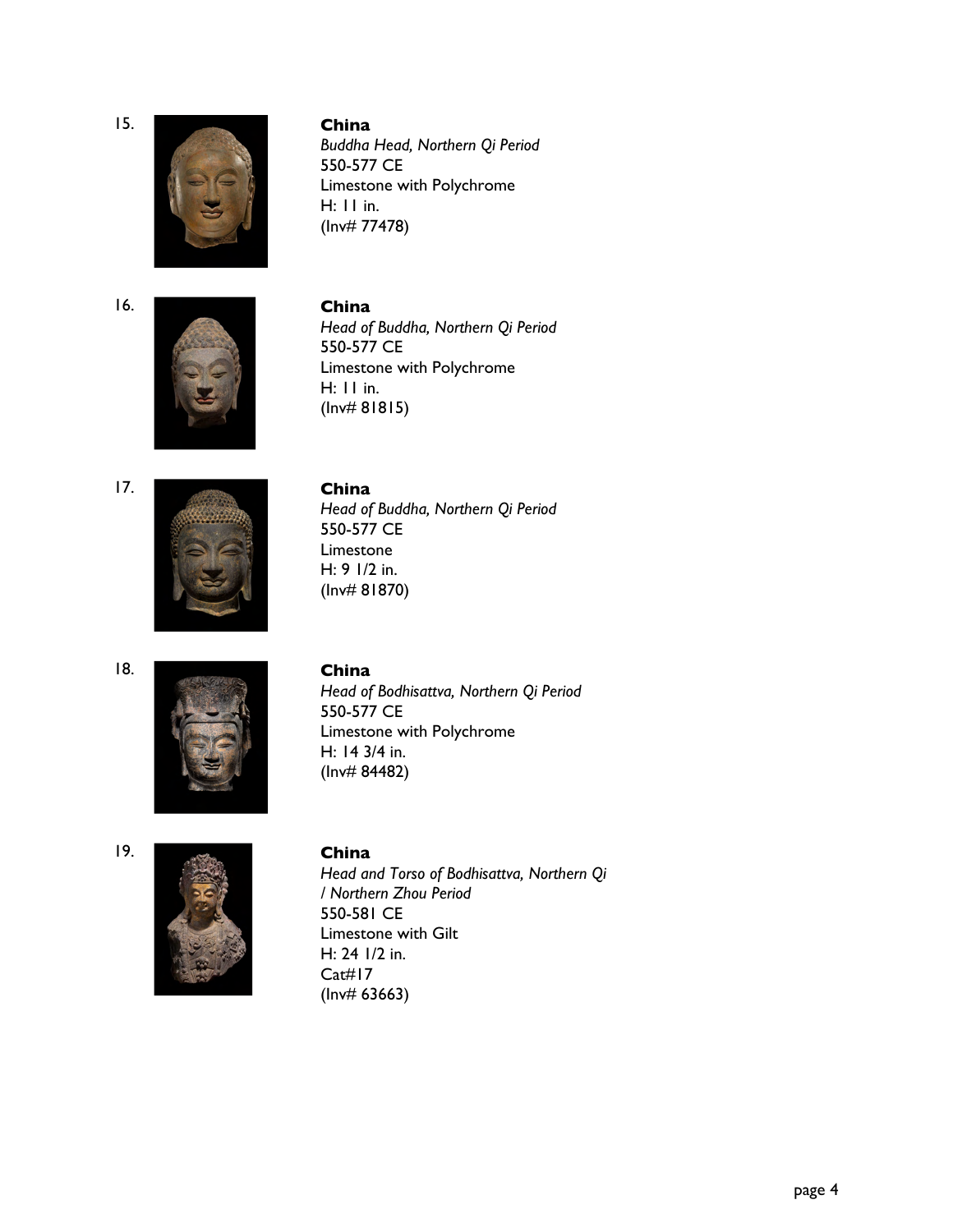

## 20. **China**

*Head and Torso of Bodhisattva, Northern Qi / Sui Dynasty* 550-618 CE Limestone H: 23 in. Cat#16 (Inv# 63664)



21. **China** *Head of a Buddha, Northern Qi / Sui Dynasty* 550-618 CE Marble H: 12 in. Cat#13 (Inv# 63487)



## 22. **China**

*Head of Bodhisattva, Sui Dynasty* 581-618 CE Limestone with Gilt H: 12 1/4 in. (Inv# 81841-LD)





23. **China** *Head of Bodhisattva, Sui Dynasty* 581-618 CE Limestone with Gilt and Polychrome H: 17 1/4 in. (Inv# 81842-LD)

24.



## 24. **China** *Head of Bodhisattva, Sui Dynasty* 581-618 CE Limestone with Polychrome H: 17 1/2 in. (Inv# 62358)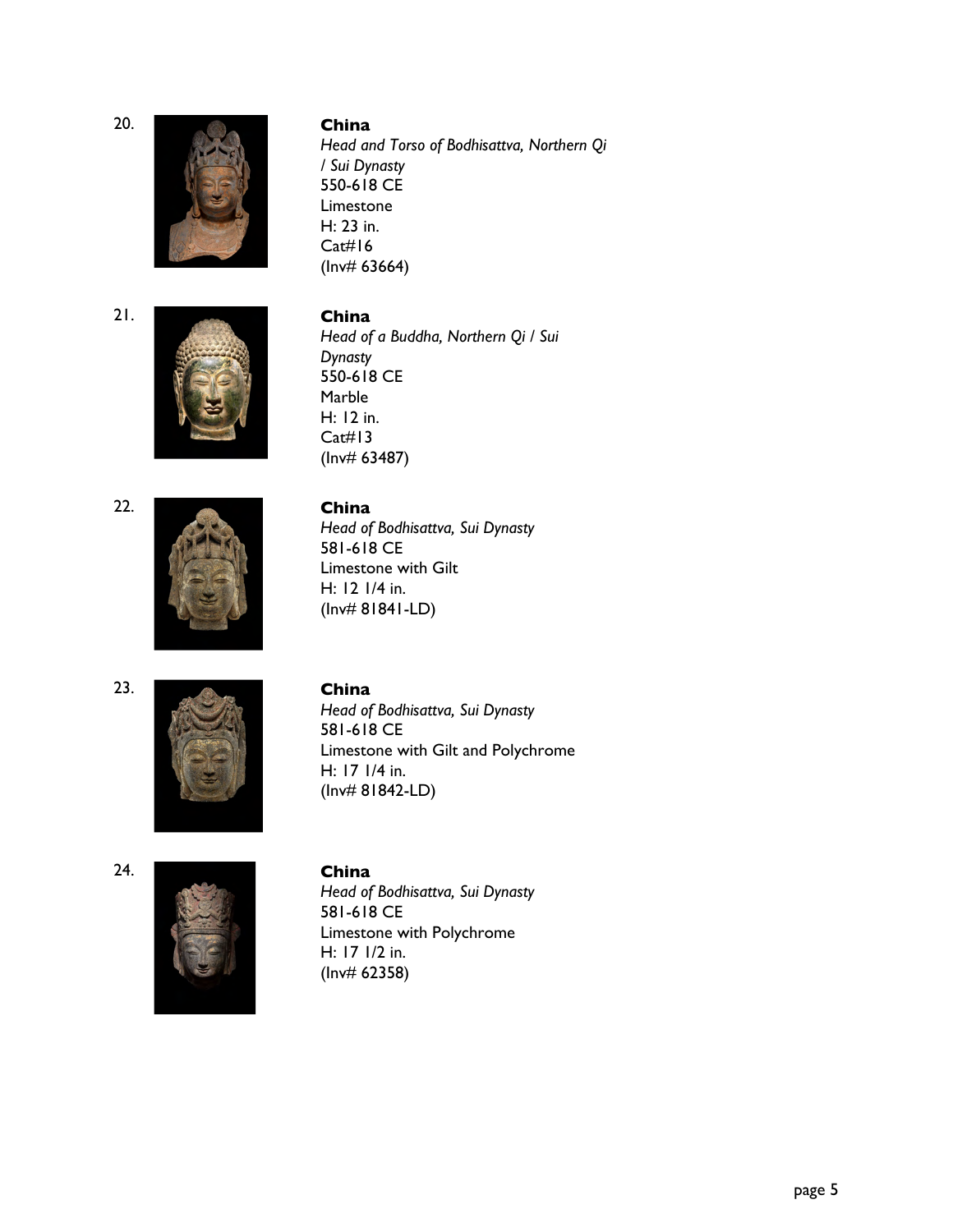

25. **China** *Head and Torso of Bodhisattva, Sui Period* 581-618 CE Limestone H: 19 1/2 in. (Inv# 68687)

26.



26. **China** *Head of Bodhisattva, Sui Dynasty* 581-618 CE Marble H: 12 3/4 in. (Inv# 61944)

27...



## 27.. **China**

*Head of Bodhisattva, Sui Dynasty* 581-618 CE Limestone H: 14 in. (Inv# 65735)

28.



## 29.



# 28. **China**

*Head of Buddha, Sui Dynasty* 581-618 CE Marble with Gilt H: 12 1/2 in. (Inv# 64521)

## 29. **China**

*Head of Buddha, Sui Dynasty* 581-618 CE Marble with Polychrome H: 11 in. Transcendence Cat.40 (Inv# 76259)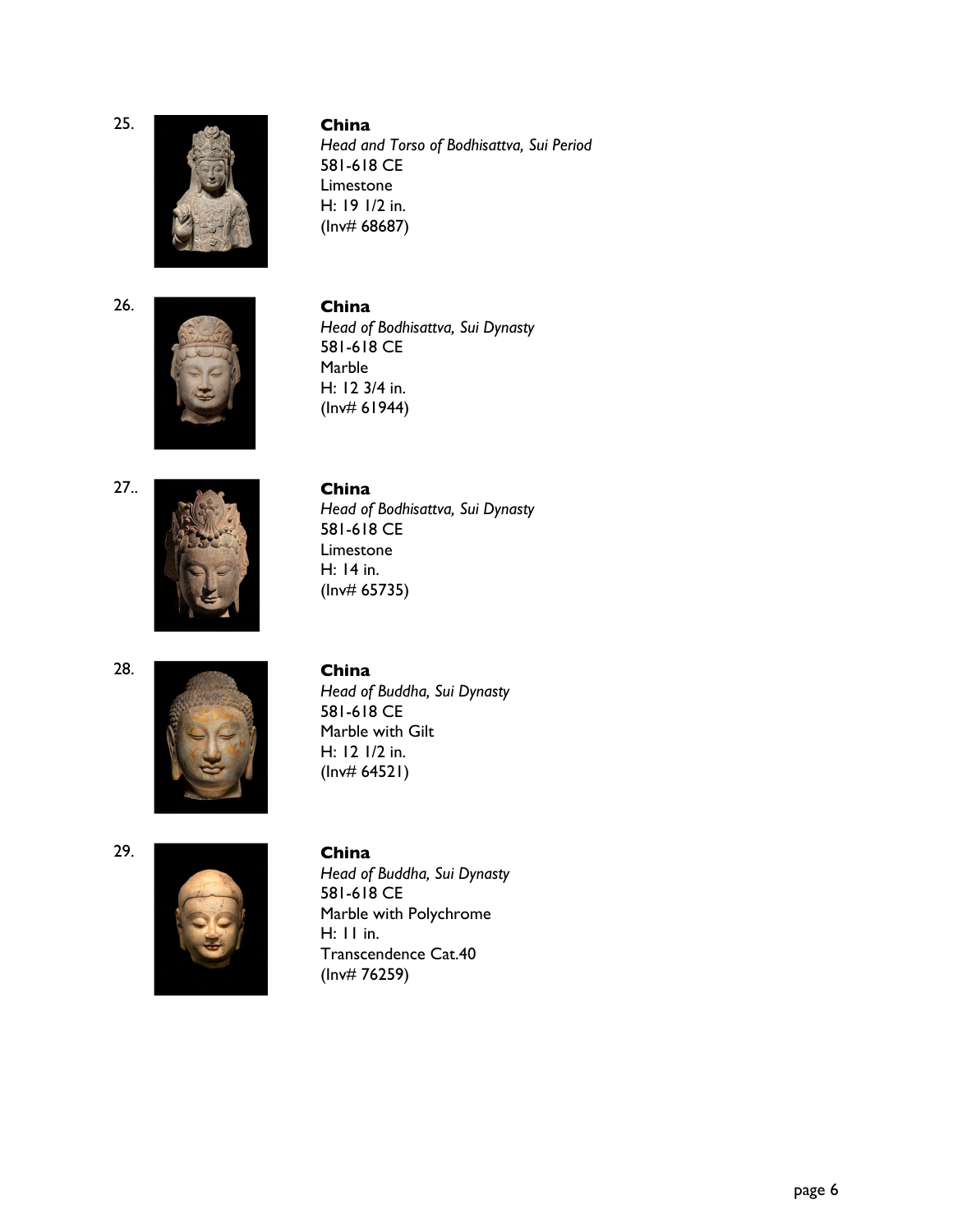

#### 30. **China**

*Head of Buddha, Tang Dynasty* 618-907 CE Marble H: 7 3/4 in.  $(lnv# 63441)$ 

31.



## 31. **China** *Head of Buddha, Tang Dynasty* 618-907 CE Marble with Gilt H: 10 in. (Inv# 67718)





## 32. **China**

*Head of Buddha, Tang Dynasty* 618-907 CE **Sandstone** H: 23 in. (Inv# 71591)

33.



## 33. **China**

*Head of Buddha, Tang Dynasty* 618-907 CE Marble with Polychrome H: 12 in. (Inv# 62998)

#### 34.



## 34. **China**

*Head of Buddha, Tang Dynasty* 618-907 CE Marble with Polychrome and Gilt H: 15 in. (Inv# 67612)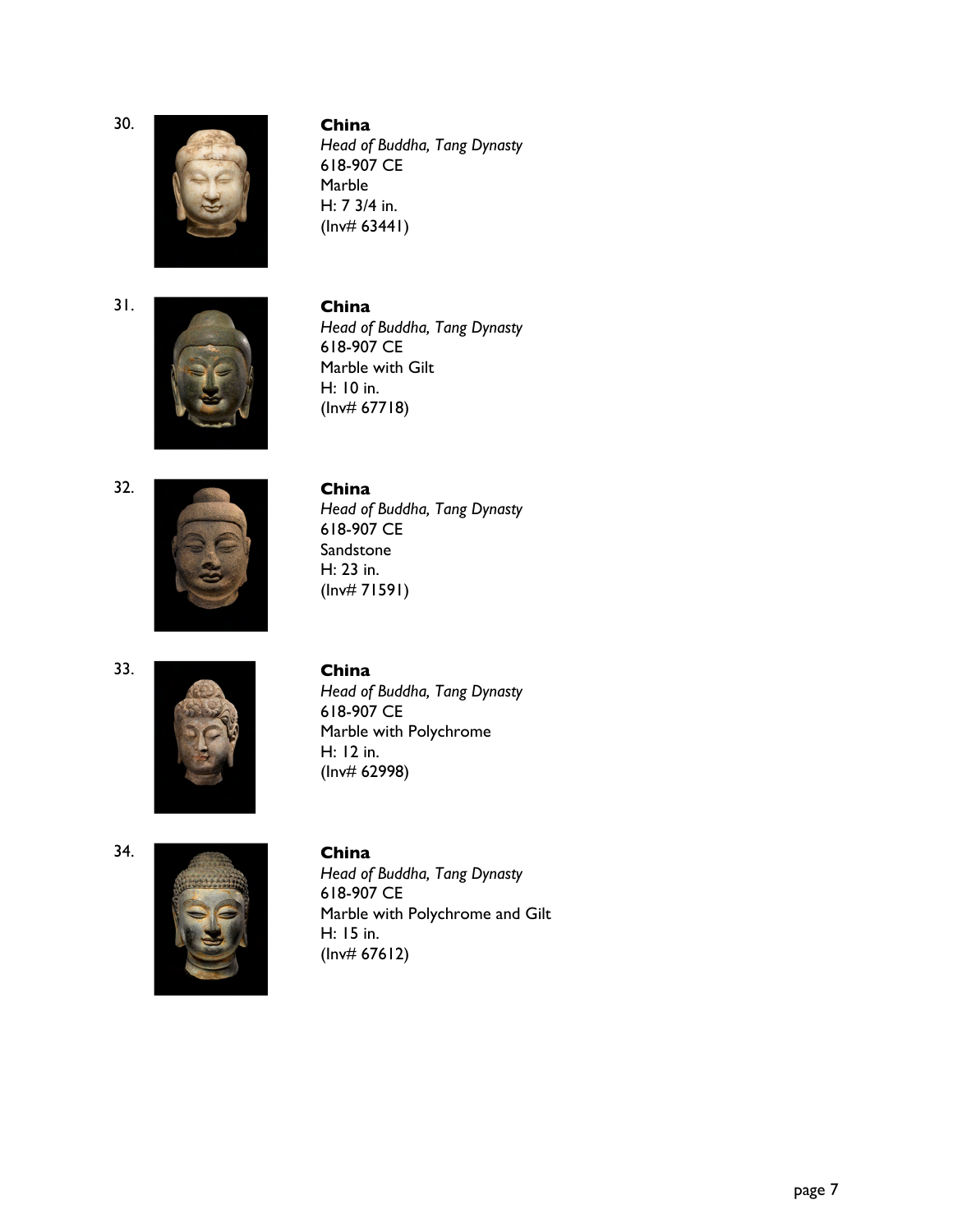35...



35.. **China** *Head and Torso of Buddha, Tang Dynasty* 618-907 CE Marble with Polychrome and Gilt H: 20 in. (Inv# 84590)

36.



36. **China** *Head of Bodhisattva, Tang Dynasty* 618-907 CE Marble with Polychrome H: 14 in. (Inv# 64693)

37.



## 37. **China**

*Head of Buddha, Tang Dynasty* 618-907 CE Marble with Polychrome H: 13 in. (Inv# 84515)

38.



## 38. **China**

*Head of Bodhisattva, Tang Dynasty* 618-907 CE Marble with Gilt H: 18 1/2 in. Cat. 28. (Inv# 70580)





## 39. **China**

*Head of Bodhisattva, Tang Dynasty* 618-907 CE Marble with Polychrome H: 16 1/2 in. (Inv# 69613)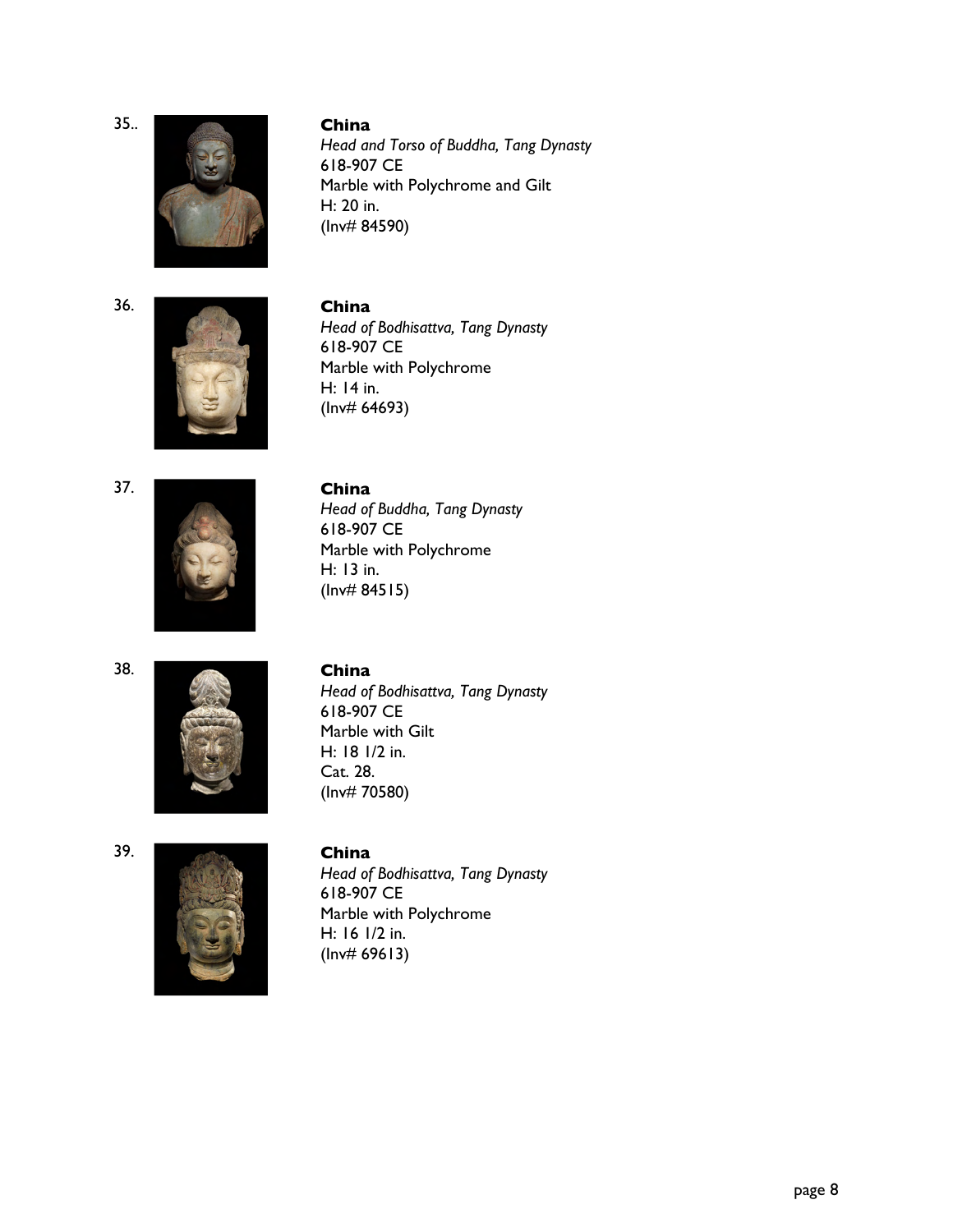

#### 40. **China**

*Head of Bodhisattva, Song Dynasty* 960-1279 CE Limestone H: 13 3/4 in. (Inv# 61421)



## 41. **China** *Head of Bodhisattva, Song Dynasty* 960-1279 CE Marble H: 22 1/2 in.  $(lnv# 67261)$





## 42. **China**

*Head of Bodhisattva, Song Dynasty* 960-1279 CE Marble H: 21 1/2 inches (Inv# 65370)

#### 43.



## 43. **China**

*Head of Bodhisattva, Song Dynasty* 960-1279 CE Marble with Polychrome H: 18 1/2 in. (Inv# 67193)

#### 44.



#### 44. **China**

*Head of Bodhisattva, Song Dynasty* 960-1279 CE Marble H: 19 1/2 in. (Inv# 65371)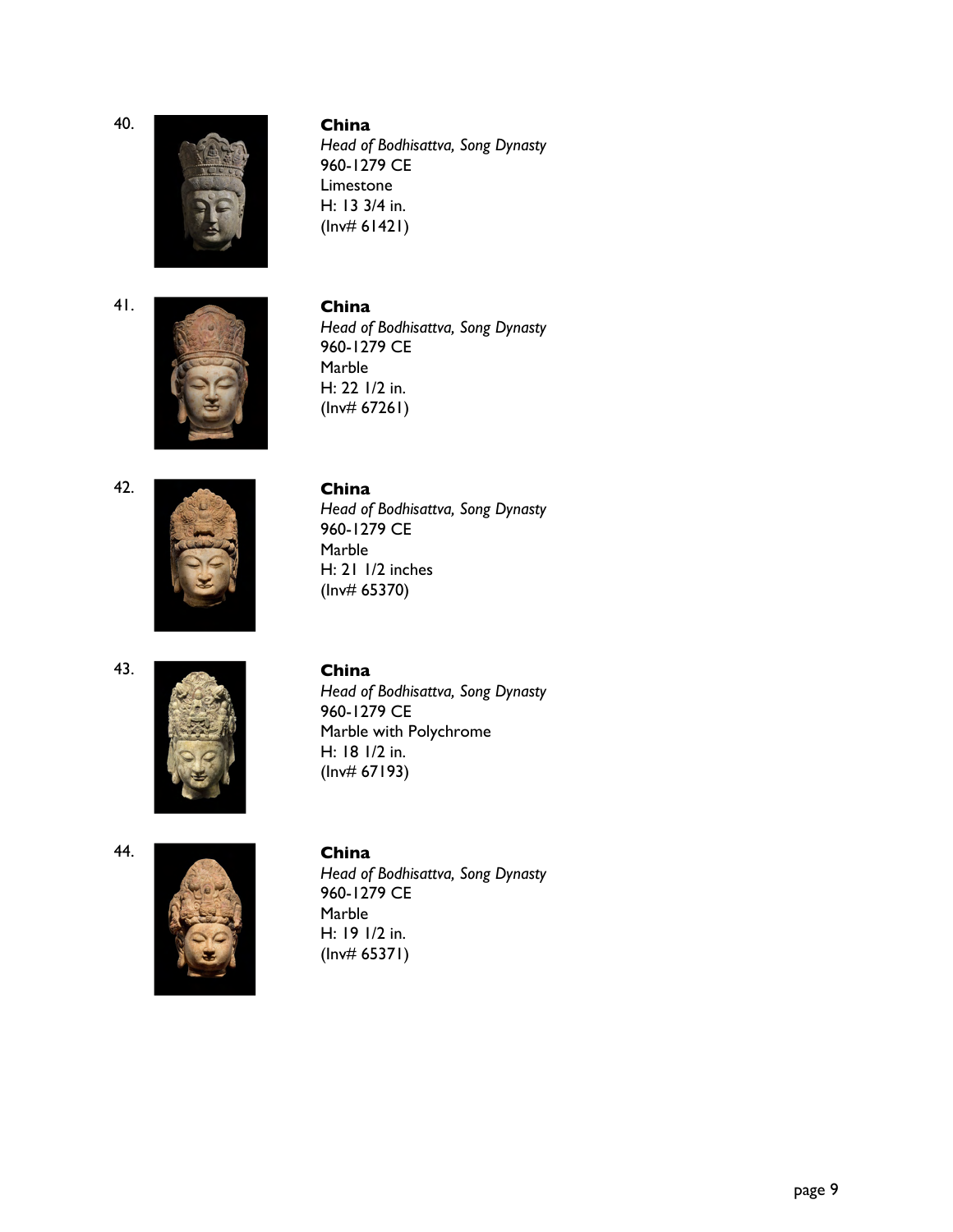

#### 45. **China**

*Head of Bodhisattva, Song Dynasty* 960-1279 CE Marble H: 22 in. (Inv# 65975)





## 46. **China** *Head of Bodhisattva Maitreya, Song Dynasty* 960-1279 CE Marble with Polychrome H: 33 3/4 in. (Inv# 68424-C)





#### 47. **China**

*Head of Bodhisattva Maitreya, Song Dynasty* 960-1279 CE Marble with Polychrome H: 21 1/2 in. (Inv# 69785)

48.



## 48. **China**

*Head of Bodhisattva, Song Dynasty* 960-1127 CE Marble with Polychrome H: 24 in. (Inv# 69942)





## 49. **China**

*Head of Bodhisattva Maitreya, Song Dynasty* 960-1279 CE Marble with Polychrome H: 21 in.  $(lnv# 70116)$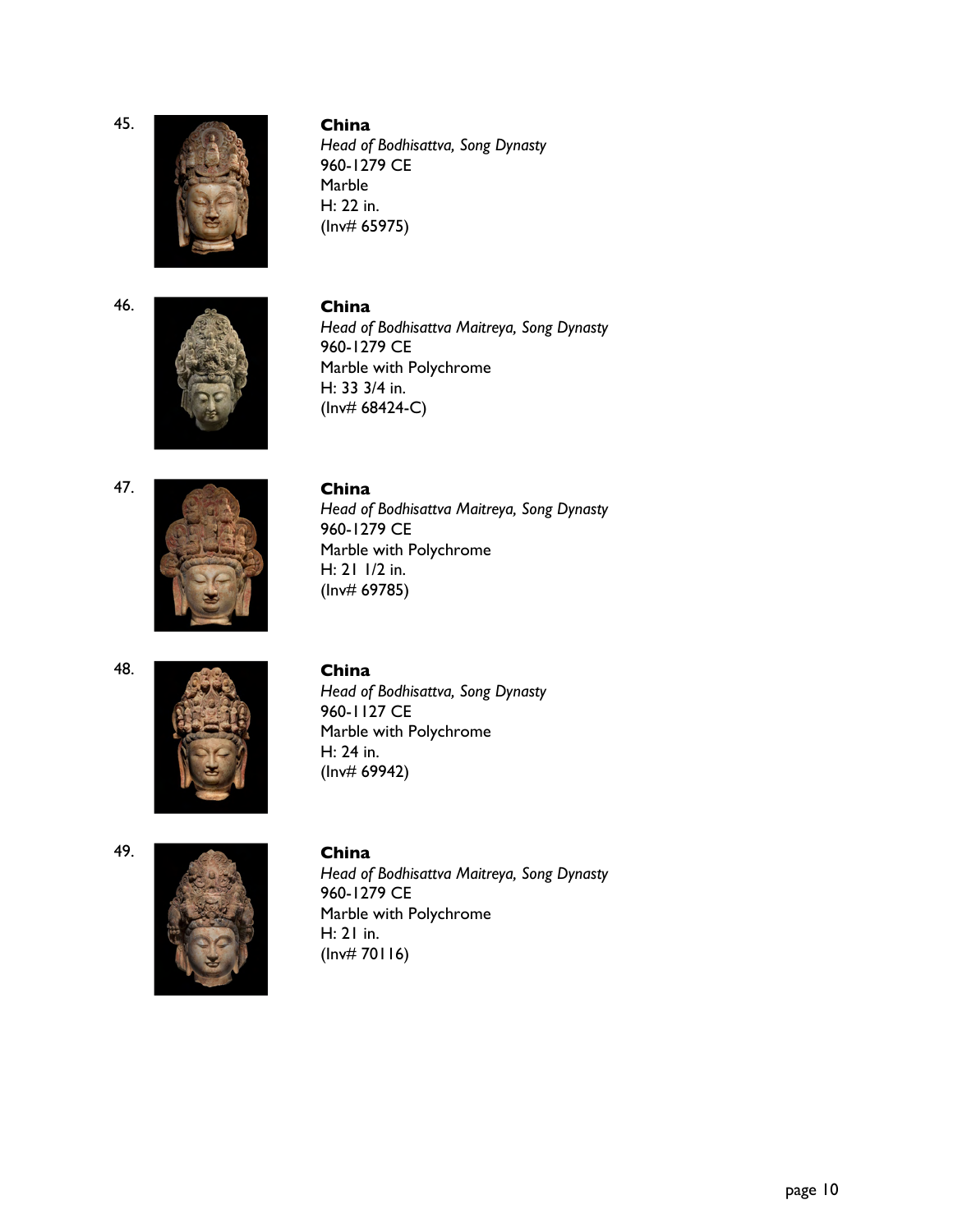

50. **China**

*Head of Bodhisattva Maitreya, Song Dynasty* 960-1279 CE Limestone with Polychrome H: 38 in. (Inv# 74050-C)



51. **China** *Head of Bodhisattva Maitreya, Song Dynasty* 960-1279 CE Marble with Polychrome H: 11 in. (Inv# 74707)





### 52. **China**

*Head of Bodhisattva Maitreya, Song Dynasty* 960-1279 CE Sandstone with Gilt H: 38 1/2 in. (Inv# 81843-LD)

53.



#### 53. **China**

*Head of Vairocana Buddha, Song Dynasty* 960-1127 CE Marble with Polychrome and Gilt H: 40 in. (Inv# 67254)

#### 54.



#### 54. **China**

*Head of a Buddha, Song Dynasty* 960-1279 CE Marble H: 21 in.  $(lnv# 65165)$